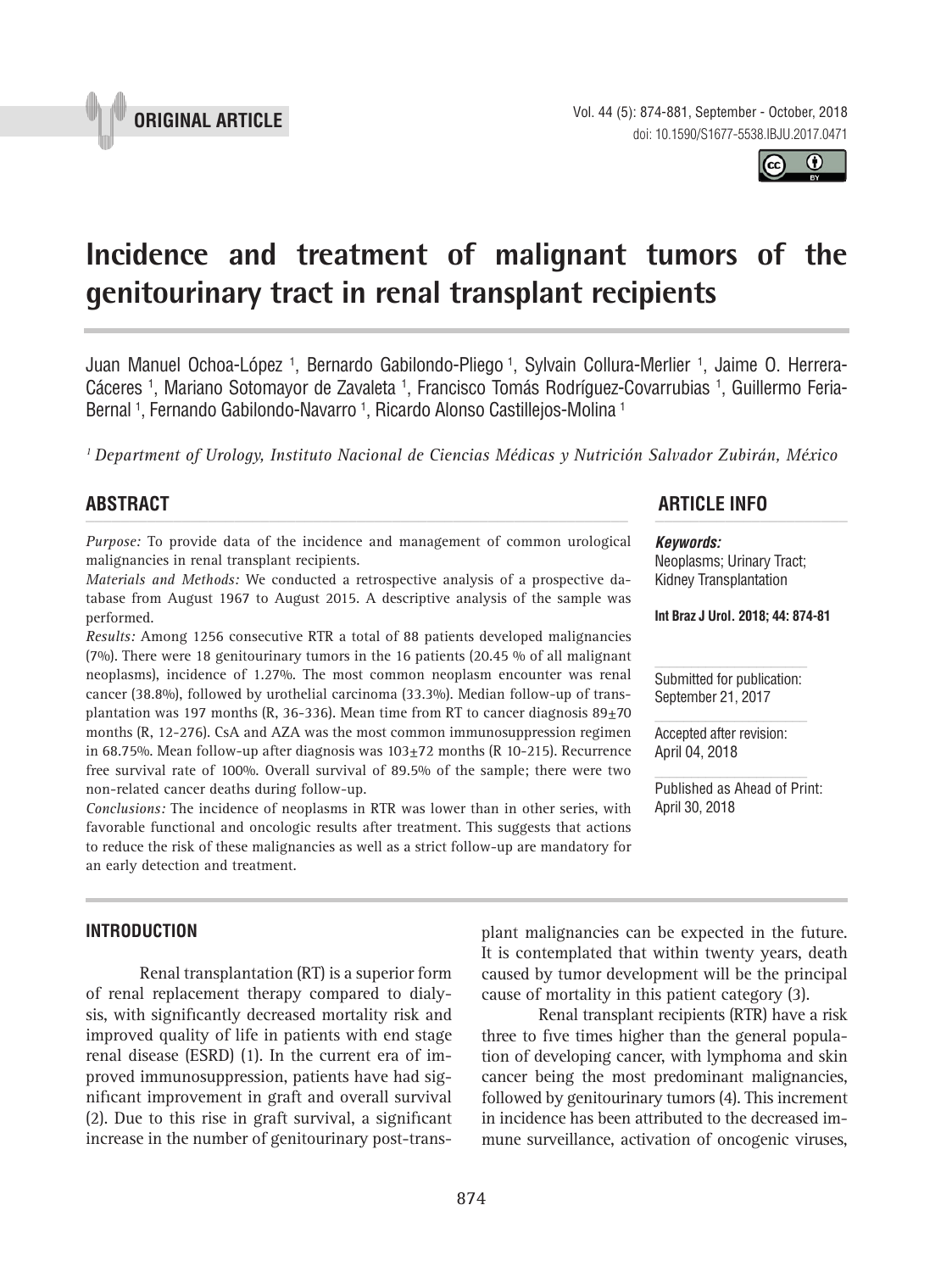chronic stimulation of immune system, immunosuppression, tobacco, and uremia (5).

In contrast to general population, cancer in RTR has a higher growth rate, is more aggressive, and tends to be multiple and disseminate early, both locally and systemically (6). Among urogenital tumors in RTR, a highly elevated incidence rate of RCC (15-fold) and bladder cancer (three-fold) has been estimated compared with non-transplanted population (7). Concerning testicular and prostate cancer, there is mix evidence, while some studies report an increased incidence for testicular (three- -fold) and prostate cancer (PCa) (two-fold) (7), others show similar or lower incidences when compared to general population (7, 8).

The development of malignancies markedly decreases the survival rate of affected patients (4). Therefore, the aim of this study is to provide data of the incidence and management of common urological malignancies in RTR at our Institution.

# **MATERIALS AND METHODS**

We conducted a retrospective analysis of RTR at the Instituto Nacional de Ciencias Médicas y Nutrición "Salvador Zubirán from August 1967 to August 2015. A total of 1256 kidney transplants (717 male and 539 female) were analyzed. Of these, 939 were obtained from living donors and 317 from deceased donors. The median follow-up was 118±76 months.

Data collected included age, sex, time and type of dialysis, interval from renal transplant to cancer diagnosis, immunosuppression, smoking, location and type of tumor, treatment and outcomes.

A descriptive analysis of the sample was performed.

# **RESULTS**

Among 1256 consecutive RTR at our center, a total of 88 (7%) patients developed malignant neoplasms, of whom 16 (1.27%) had genitourinary tumors; 3 females and 13 males. There were 18 genitourinary tumors in the 16 patients (20.45% of all malignant neoplasm) (Table-1). Risk factors for the development of genitourinary tumors are shown in Table-2. The mean age at diagnosis was  $35\pm15$ (range, 17 to 70) years. The mean time from RT to

| Organ          | Histopathology<br>$n$ (%)<br>Treatment        |         |                      |  |
|----------------|-----------------------------------------------|---------|----------------------|--|
|                | Renal cell carcinoma                          |         | Nephrectomy (2)      |  |
|                | - Clear cell in native kidney                 | 5(27.7) | Sunitinib (1)        |  |
|                | T1aN0MO, T4N1M1                               | 2(11.1) | Bilateral RN (1)     |  |
| Renal          | - Bilateral papillary type 1 in native kidney | 2(11.1) |                      |  |
|                | T1aN0MO                                       | 3(16.6) | PN(2)                |  |
|                | - Clear cell in kidney graft                  |         | RN (1)               |  |
|                | T1aN0M0 (3)                                   |         |                      |  |
| <b>Bladder</b> | Urothelial carcinoma:                         | 6(33.3) | TURB $(5)$           |  |
|                | LG-NIMBC (5), Adenocarcinoma (1)              | 5(27.7) | Nephrouretectomy (1) |  |
|                | Upper tract urothelial carcinoma              | 1(5.5)  | Chemotherapy (1)     |  |
| Prostate       | Adenocarcinoma: 7(3+4), 7 (4+3)               | 2(11.1) | RP (1) ADT (1)       |  |
| Penis          | Squamous cell carcinoma: In situ (2)          | 2(11.1) | Circumcision (2)     |  |
| GCT            | Non-seminomatous germ cell tumor              | 1(5.5)  | Chemotherapy         |  |

**Table 1 - Distribution of genitourinary tumors.**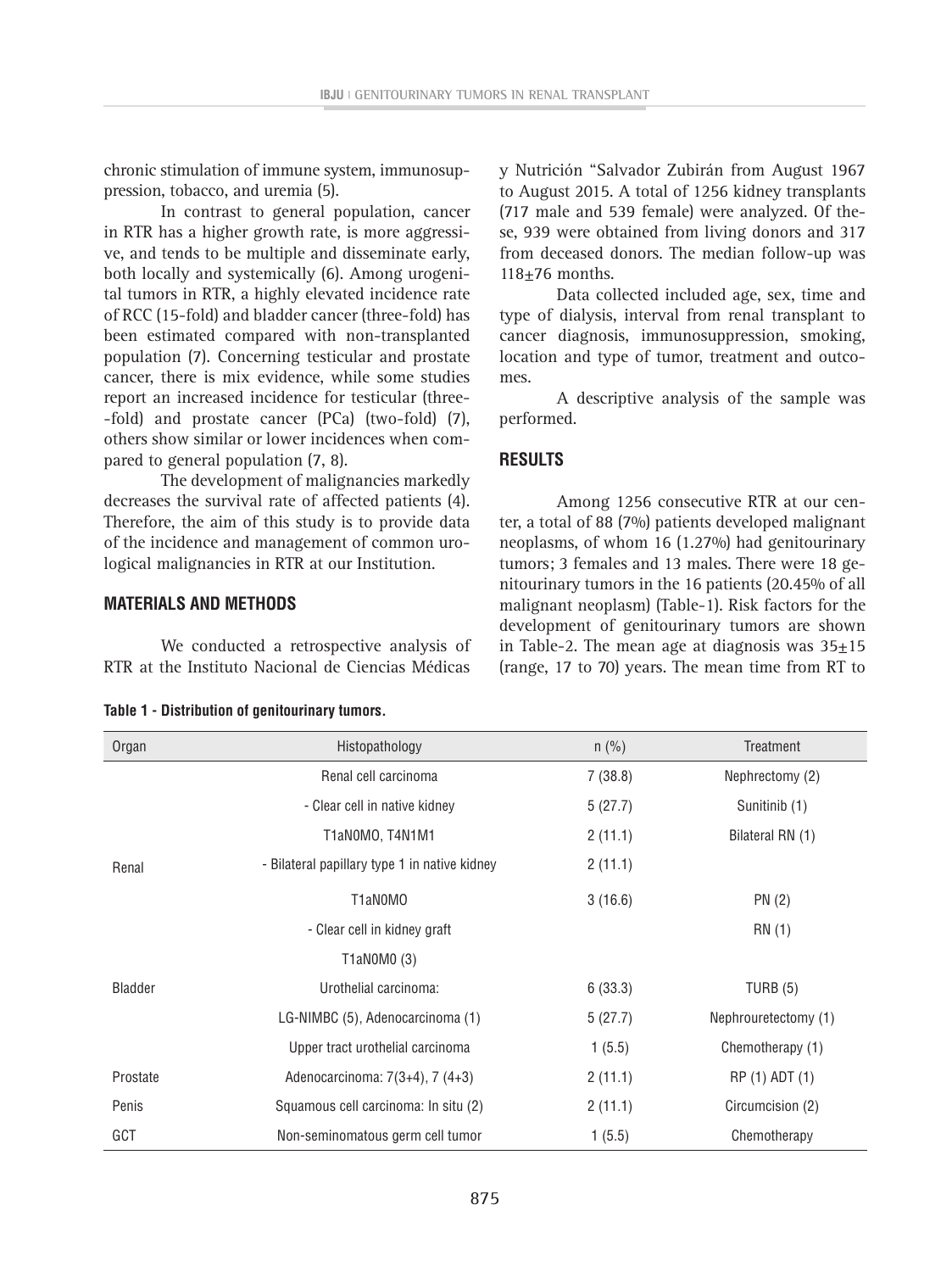| <b>Risk Factors</b>    | Renal                       | <b>Bladder</b>           | Penis                        | Prostate                 | <b>Testes</b> | Total                      |
|------------------------|-----------------------------|--------------------------|------------------------------|--------------------------|---------------|----------------------------|
| Age                    | $36+17$<br>$(R 17-61)$      | $29 + 8$<br>(R 19-42)    | $38 + 10$<br>$(R 30-45)$     | $64 + 8$<br>$(R 58-70)$  | 25            | $36 + 15$<br>$(R 17-70)$   |
| Time of dialysis       | $31 + 33$<br>(R 3-84)       | $26 + 15$<br>(R 13-48)   | 19±12<br>$(R 10-28)$         | $38 + 19$<br>$(R 24-52)$ | 35            | $29 + 22$<br>$(R3-84)$     |
| Smoking                | 4/7<br>$(57.14\%)$          | 2/6<br>$(33.33\%)$       | 0/2<br>$(0\%)$               | 1/2<br>$(50\%)$          | 0             | 8/16<br>(50%)              |
| Time of RT to<br>caner | $126 + 88$<br>$(R, 38-276)$ | $37+23$<br>$(R, 12-72)$  | 156±68<br>(R 108-204)        | $41 + 2$<br>$(39-42)$    | 48            | $86 + 74$<br>$(R 12-276)$  |
| Follow-up              | $42+37$<br>$(R 10-111)$     | $167+72$<br>$(R 40-215)$ | $121 \pm 43$<br>$(R 96-145)$ | $76 + 6$<br>$(R 71-86)$  | 176           | $103 + 72$<br>$(R 10-215)$ |

**Table 2 - Risk factors for genitourinary tumors.**

cancer diagnosis was  $89+70$  (R, 12-276) months. For immunosuppression (Table-3), CsA (cyclosporine) was given in 11/16 (68.75%) patients, AZA (azathioprine) in 11/16 (68.75%), MMF (mycophenolate) 8/16 (50%), Tac (tacrolimus) 6/16 (37.57%), and PDN (prednisone) in 16/16 (100%) of the patients. Afterwards, immunosuppression doses were reduced in most cases. In 9 patients (56.25%), the Calcineurin inhibitor was interchanged for RAP (sirolimus) after cancer diagnosis.

In 42.10% of the cases, there was prior history of significant tobacco use. Mean follow-up after diagnosis was  $103+72$  (R 10-215) months. The recurrence free survival rate was 100%; none of the patients with localized tumors had recurrence during follow-up. There is one patient with metastatic RCC with no signs of clinical or radiological progression. The overall survival was 89.5%; there were two non-related cancer deaths during follow-up.

#### **Renal cancer**

In 6 RTR, we found 7 kidney malignancies (38.8%) of all urological neoplasms detected). Of

|            | Renal       | <b>Bladder</b> | Penis     | Prostate  | <b>Testes</b> | Total $n$ $%$ ) |
|------------|-------------|----------------|-----------|-----------|---------------|-----------------|
| CsA        | 3/6         | 5/5            | 2/2       | 0/2       | 1/1           | 11/16           |
|            | $(50\%)$    | $(100\%)$      | $(100\%)$ | $(0\%)$   | $(100\%)$     | (68.75%)        |
| AZA        | 3/6         | 5/5            | 2/2       | 0/2       | 1/1           | 11/16           |
|            | $(50\%)$    | $(100\%)$      | $(100\%)$ | $(0\%)$   | $(100\%)$     | $(73.68\%)$     |
| MMF        | 3/6         | 1/5            | 1/2       | 2/2       | 0/1           | 7/16            |
|            | $(50\%)$    | (20%)          | $(0\%)$   | $(100\%)$ | $(0\%)$       | (43.75%)        |
| Tac        | 3/6         | 0/5            | 0/2       | 2/2       | 0/1           | 5/16            |
|            | $(50\%)$    | $(0\%)$        | $(0\%)$   | $(100\%)$ | $(0\%)$       | (31.25%)        |
| <b>RAP</b> | 4/6         | 2/5            | 2/2       | 0/2       | 1/1           | 9/16            |
|            | $(66.66\%)$ | (40%           | $(100\%)$ | $(0\%)$   | $(100\%)$     | (56.25%)        |
| PDN        | 6/6         | 5/5            | 2/2       | 2/2       | 1/1           | 16/16           |
|            | $(100\%)$   | $(100\%)$      | $(100\%)$ | $(100\%)$ | $(100\%)$     | $(100\%)$       |

# **Table 3 - Immunosuppression.**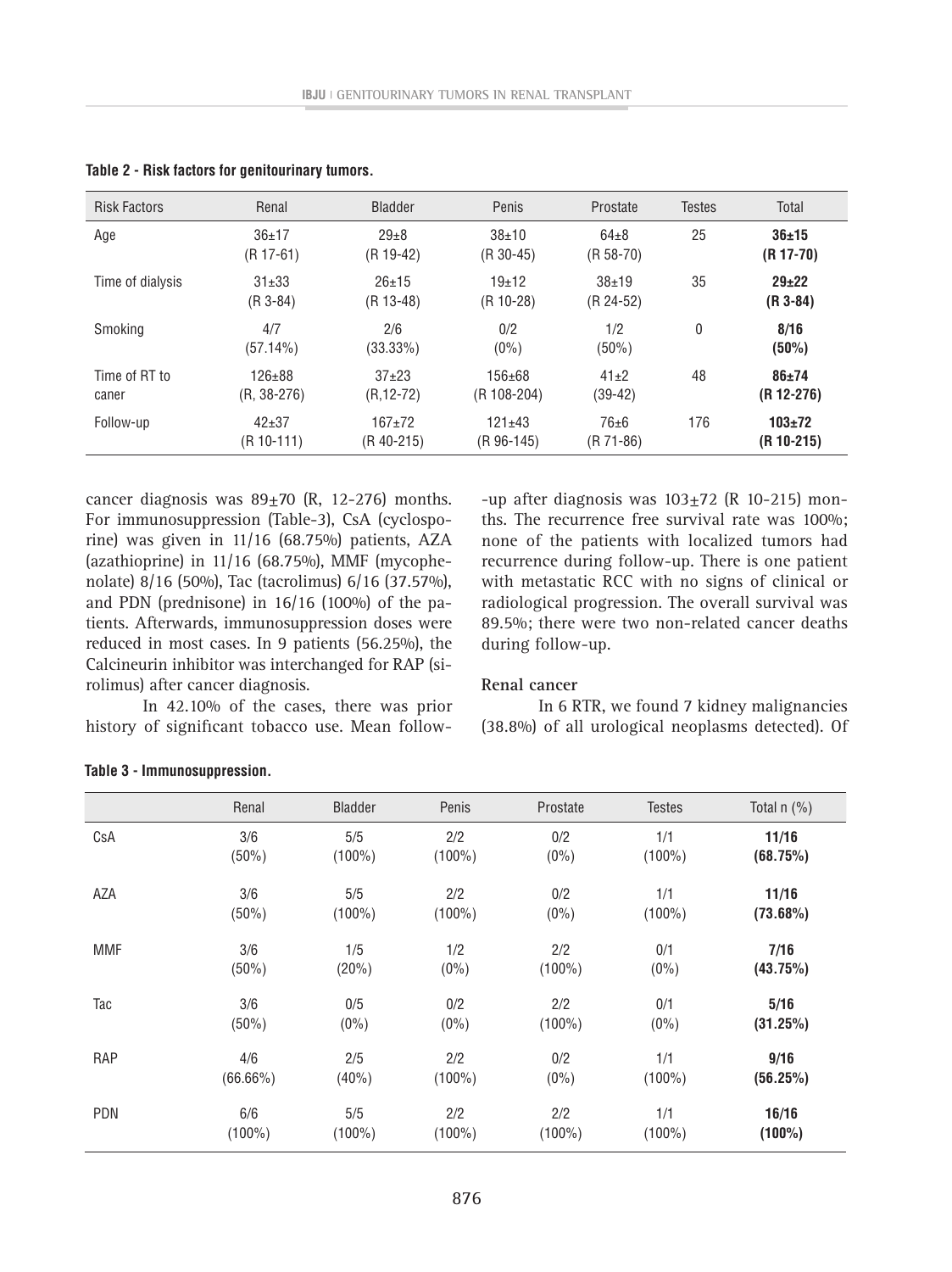these, 5 were RCC (renal cell carcinoma) (27.7%); 2 patients developed clear cell carcinoma in native kidney (11.1%), one individual was found with synchronous bilateral papillary type 1 cancer in native kidney (11.1%), and 3 tumors were located in the renal graft (16.6%). The immunosuppression regimens of MMF/Tac/PDN with Daclizumab as induction were used in patients diagnosed with RCC of the renal graft. For individuals with RCC in native kidneys, the therapeutic agents used were CsA/AZA/PDN. Four patients were switched to RAP/PDN regimen. Radical nephrectomy was performed as definitive treatment in native kidney tumors, and in one non-functional renal graft with RCC.

Partial nephrectomy was conducted in two cases of kidney graft malignancies; histopathology revealed, clear-cell, stage pT1a, Fuhrman 2, R0-resection in both individuals. There were no significant changes in serum creatinine levels pre- -op  $(0.8 \text{ mg/dL}$  and  $1.3 \text{ mg/dL}$  and post-op  $(1.0 \text{ g/m})$ mg/dL and 1.4 mg/dL), respectively.

All RCC were classified as low-grade T1a disease except for one case found at diagnosis as T4N1MI; a cytoreductive nephrectomy was performed followed by Sunitinib.

Clinically, 5 patients (83.3%) are in complete remission, and one (16.6%) in is partial response to Sunitinib after 10 months of follow-up, with no signs of clinical or radiological progression.

# **Urothelial carcinoma**

Urothelial carcinoma was the second most common urological malignancy. Six de novo neoplasms of the bladder occurred in 5 individuals (33.3% of the urological neoplasm detected). Five affected the bladder and one the graft's upper urinary tract.

Regarding bladder tumors, all were low- -grade, non-muscle invasive, and treated with transurethral resection of bladder tumor (TURBT).

Concerning the patient with the graft upper tract urothelial carcinoma, an uncommon presentation of tumor in RTR, a nephroureterectomy of the renal allograft was performed. Histological analysis revealed a low grade urothelial carcinoma confined to the pelvis allograft, with lamina propria invasion and free surgical margins (T1G1).

No patient has had recurrence in a mean follow-up period of 167 months (R, 40-215). One patient died during TURBT due to bronchial aspiration; the histologic result in this case was a synchronous urothelial carcinoma and adenocarcinoma.

In all cases, the immunosuppressive treatment consisted of CsA/AZA/PDN; this combination was further changed after cancer diagnosis in two patients. Smoking was found in 2 of 5 patients (40%).

### **Prostate cancer**

Two patients received this diagnosis (12.5%), prostate specific antigen (PSA) screening was used as a screening tool. Histologically, both tumors were intermediate risk adenocarcinomas  ${Gleason 7 (4+3)}$  and Gleason 7  $(3+4)$ , both clinical stages IIB (T2cN0M0, an T2bN0M0, respectively). The first patient underwent radical prostatectomy (RP). The second patient refused curative treatment (radical prostatectomy or radiotherapy). He decided to receive androgen deprivation therapy (ADT), despite informed metabolic and functional complications of this treatment. The mean follow-up was  $76\pm6.36$  months. The patient treated with ADT died 80 months after treatment of acute myocardial infarction owing to causes unrelated to cancer. The patient who underwent RP is disease free, with favorable biochemical control. The immunosuppression scheme was MMF/Tac/ PDN with Daclizumab as induction in both cases.

#### **Penis cancer**

This malignancy was found in two patients (12.5%). Both were squamous cell carcinoma in situ of the prepuce skin treated with circumcision, with a mean follow-up period of  $121\pm34.64$  months and no recurrence during this period of time. The immunosuppression regimen was CsA/AZA/ PDN, both changed to Sirolimus after cancer diagnosis.

#### **Germ cell tumors (GCT)**

One patient (6.25%) developed an extra- -gonadal non-seminomatous GCT. The immuno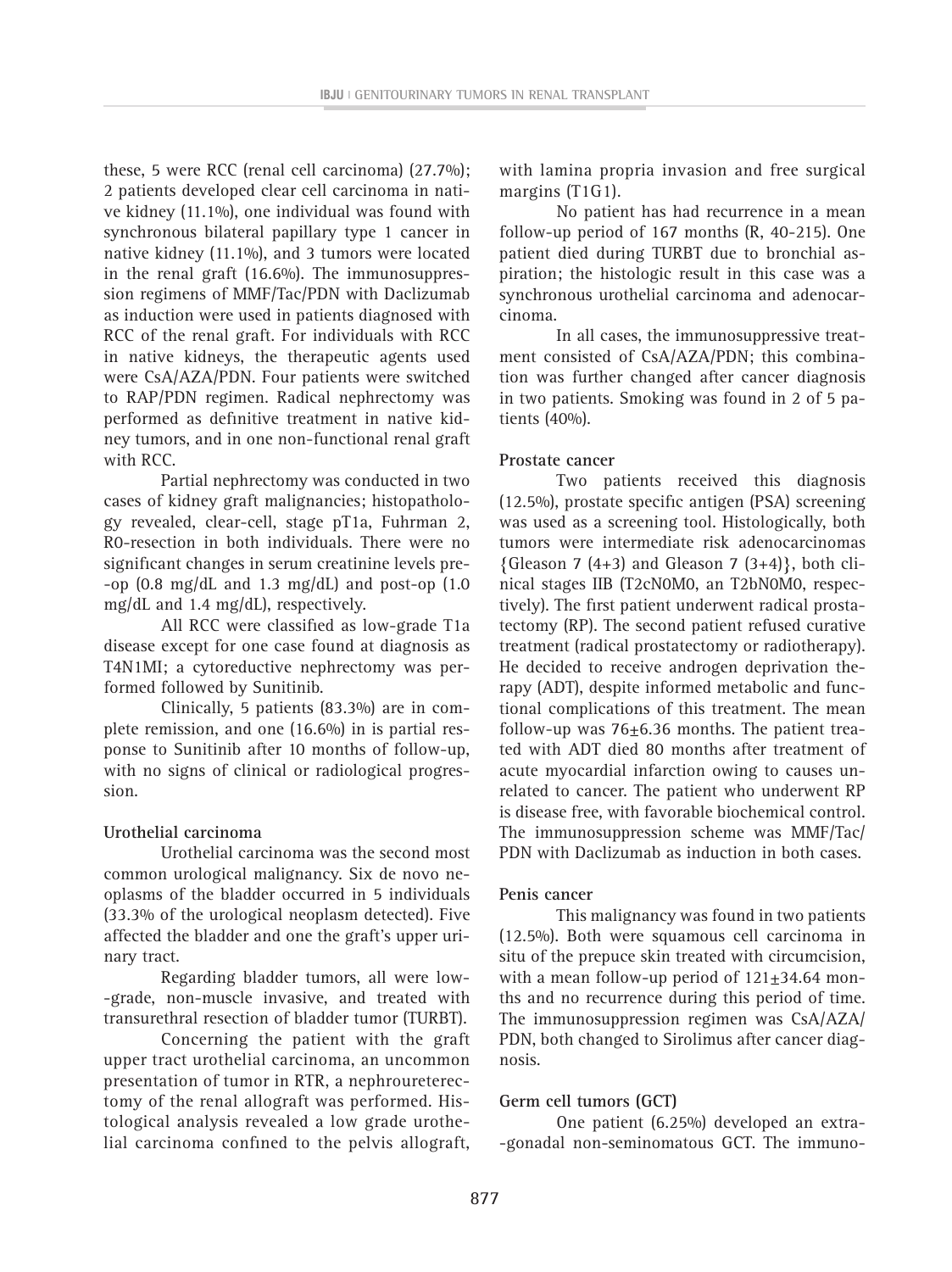suppression therapy was CsA/AZA/PDN, and shifted to Sirolimus after diagnosis. The patient was treated with four cycles of Bleomycin, Etoposide, Cisplatin, with a progression free survival of 176 months.

Regarding histocompatibility, we found that of those sharing 0-haplotypes, 47.3% developed malignancies, while of those with 1 and 2 haplotypes, the frequency of tumors was 36.8% and 15.7%, respectively.

Donor and recipient gender was analyzed, finding an overall donor-recipient gender mismatch of 68.4%. Interestingly, of those developing renal neoplasms, 100% had gender mismatch.

### **DISCUSSION**

This retrospective study comprises all de novo urological malignancies in RTR diagnosed over a period of 48 years. In our study, there were 16 patients with 18-de novo urological neoplasms (20.45% of all malignant neoplasms). We reported an incidence of urological malignancies after RT of 1.27%, which is lower than in other series. On average, it is estimated that the incidence of cancer in patients who have sustained kidney transplant is 3 to 5 times higher than that for the general population, and increasing with time. According to data published in other countries, the accumulated incidence of neoplasms can reach 7.5% at 3 years from RT (4), 20% at 10 years (3), and nearly 30% after 20 years (8). In our study, we observed a mean time from RT to cancer diagnosis of  $89\pm70$ months (R, 12-276), with shorter intervals for bladder, prostate and testis cancer  $(37\pm 23, 41\pm 2,$  and 48 months, respectively), and longer intervals for renal and penis cancer  $(118+79)$  and  $156+68$ , respectively). This contrasts with published data that reported RCC is an early event occurring between 2 and 5 years after transplantation (9, 10), and others favoring a much later appearance (around 89 months) (11). This suggests that the risk begins from the early post-RT and remains present even after many years of RT.

In our study RCC was the most frequent tumor, representing 38.8% of all urological malignancies, similar to other series (11). The 3-year cumulative incidence in transplant recipients is reported by the USRDS to be 2.2%. More commonly, RCC arises from the native kidneys of transplant recipients, although conflicting data is found in literature (11, 12). These discrepancies are probably due to small sample sizes.

Since there is a clear growing incidence of neoplasms in RTR, the European Urological Association Guidelines on Renal Transplantation recommends that screening should be carried out annually for skin, lymphatic system and native kidneys, and for all other organs, the screening should follow the same rules as in the general population (13). In our Institution we performed a biannual screening for disease prevention, which has allowed us to detect 90% of renal tumors in early and localized stages.

If the RCC affects a non-functioning kidney (native or graft), treatment of choice should be radical nephrectomy; there is no clear consensus for treatment when RCC affects the graft. At our institution, RCC in the graft was detected in 3 patients; 2 of them with functional graft underwent partial nephrectomy, performed with good functional and oncological outcomes. No tumor recurrence or allograft failure was observed after a median follow-up of 32 months in these patients. Partial nephrectomy has been shown to be as effective as radical nephrectomy for cancer control and would be preferred in transplant recipients if technically feasible (14, 15), although other therapeutic techniques such as cryotherapy and radiofrequency ablation have been reported in T1a tumors with comorbidities with adequate short-term outcomes (16, 17).

Urothelial carcinoma is an uncommon tumor in RTR. USRDS reported a 3-year cumulative incidence of 0.66%, which accounts for 0.87% of all tumors in transplant recipients (4). However, the risk of developing urothelial carcinoma after RT is superior to in general population, and has been estimated at around 3 times higher. Furthermore, they tend to be more aggressive, poorly differentiated, rapidly progressive, and causing higher mortality in comparison to the general population (18). It is likely that the usual risk factors for urothelial carcinoma, e.g., smoking, adding to immunosuppression are the cause for this higher rate. We found 5 tumors in the bladder, and 1 in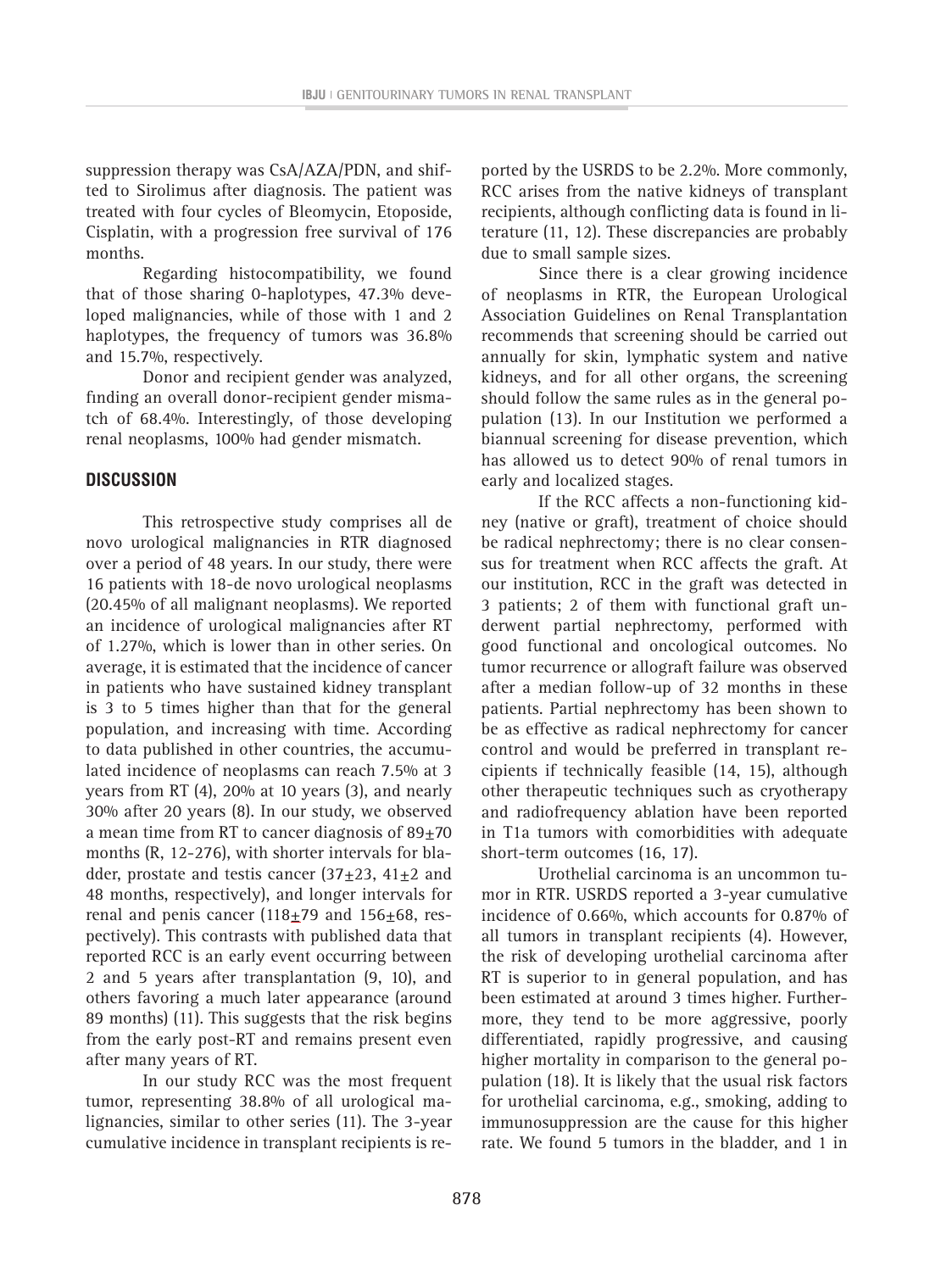the pelvis of the graft (all low grade NMIBC). There are few reports in the literature about upper tract urothelial carcinoma affecting the renal allograft; conservative and radical treatments have been reported with good outcomes, arguing that proper treatments should be tailored according to each case in a multidisciplinary approach (19). Additionally, there was 1 case of adenocarcinoma of the bladder. The latter is an exceptional way of presentation of bladder carcinoma, with no cases reported in the literature in post RT patients. Also, contrary to the usual way of presentation of bladder tumors in RT recipients, in our series we observed all to be low grade, non-progressive or recurrent with an average follow-up of 167 months and with non-cancer associated mortality. All received immunosuppression regimen consisting of CsA and AZA; tobacco use was seen in 40%. The typical clinical presentation of bladder cancer in RTR has been previously reviewed, with painless hematuria being the most common trait, followed by dysuria, flank pain, and urinary obstruction (20). We performed in all RTR a strict biannual screening protocol including urinalysis, which helped us detect these malignancies in early stages.

The optimal treatment for patients with bladder carcinoma is not well defined. TURBT follows the same principles as in non-transplanted patients. Intravesical chemotherapy and immunotherapy has been used without added morbidity to RTR (21, 22); however, these need to be taken cautiously since the reported numbers are too small to draw solid conclusions. If technically feasible, surgical procedures, including cystectomy, are considered the treatment of choice.

We found 2 cases with intermediate risk prostate cancer (Gleason 7 (4+3) and Gleason 7 (3+4)). Some series of tumors in RTR reported higher incidences of prostate cancer than in general population (10, 23); in ours, there was a smaller incidence, perhaps owing to the younger age of our transplanted population  $(35\pm15)$  R, 17-70); this is similar to other series, that reported comparable or even smaller incidence, so there is no clear consensus on this issue (11, 24). Although screening for prostate cancer in RTR follows similar precepts than for the general population, we must consider prostate specific levels in patients with ESRD may be higher with an increased cancer detection rate than in non-transplanted individuals (25). Because transplant recipients have a reduced life expectancy, comorbid conditions should be assessed, including the current function of the transplanted organ, before considering screening. Surgical treatment for prostate cancer after kidney transplantation is technically challenging. However, there are series reporting open, laparoscopic, and robot assisted laparoscopic prostatectomy with adequate functional and oncological outcomes (26, 27). Literature regarding the use of radiation therapy is limited (26).

Penile cancer is an uncommon tumor in RTR. Nevertheless, this population has an excess risk of developing this type of neoplasms. There is a 2.41-fold increase in any human papillomavirus (HPV)-related cancer compared with population controls (25). We reported cases of in situ squamous cell carcinoma treated effectively with circumcision. There are no screening programs currently available for non-cervical HPV-related cancer. Therefore, early detection relies on clinicians and patient's awareness on early signs and symptoms of cancer.

In our series, a non-seminomatous GCT was reported. Standard chemotherapy was successfully applied without deleterious effects to the graft. Some studies show favorable outcomes with Cisplatin (28), but others have reported otherwise, mentioning nephrotoxicity if combined with CsA. This could be prevented by shifting the immunosuppressive regimen to RAP, or by replacing Cisplatin for Carboplatin (29).

The data in this study comprises a vast period of time in the era of renal transplantation; because of this, different immunosuppression schemes ranging from older to more novel, are included. Continuous improvements in the efficacy of anti-rejection drugs have greatly contributed toward prolonging the long-term survival of transplant recipients (30); however, life-long use of immunosuppressive drugs increases the risk of opportunistic diseases and malignancies. The frequency of cancer increases during immunosuppression. Around 10 years after continuous immunosuppressive therapy, approximately 20% of transplanted patients have been diagnosed with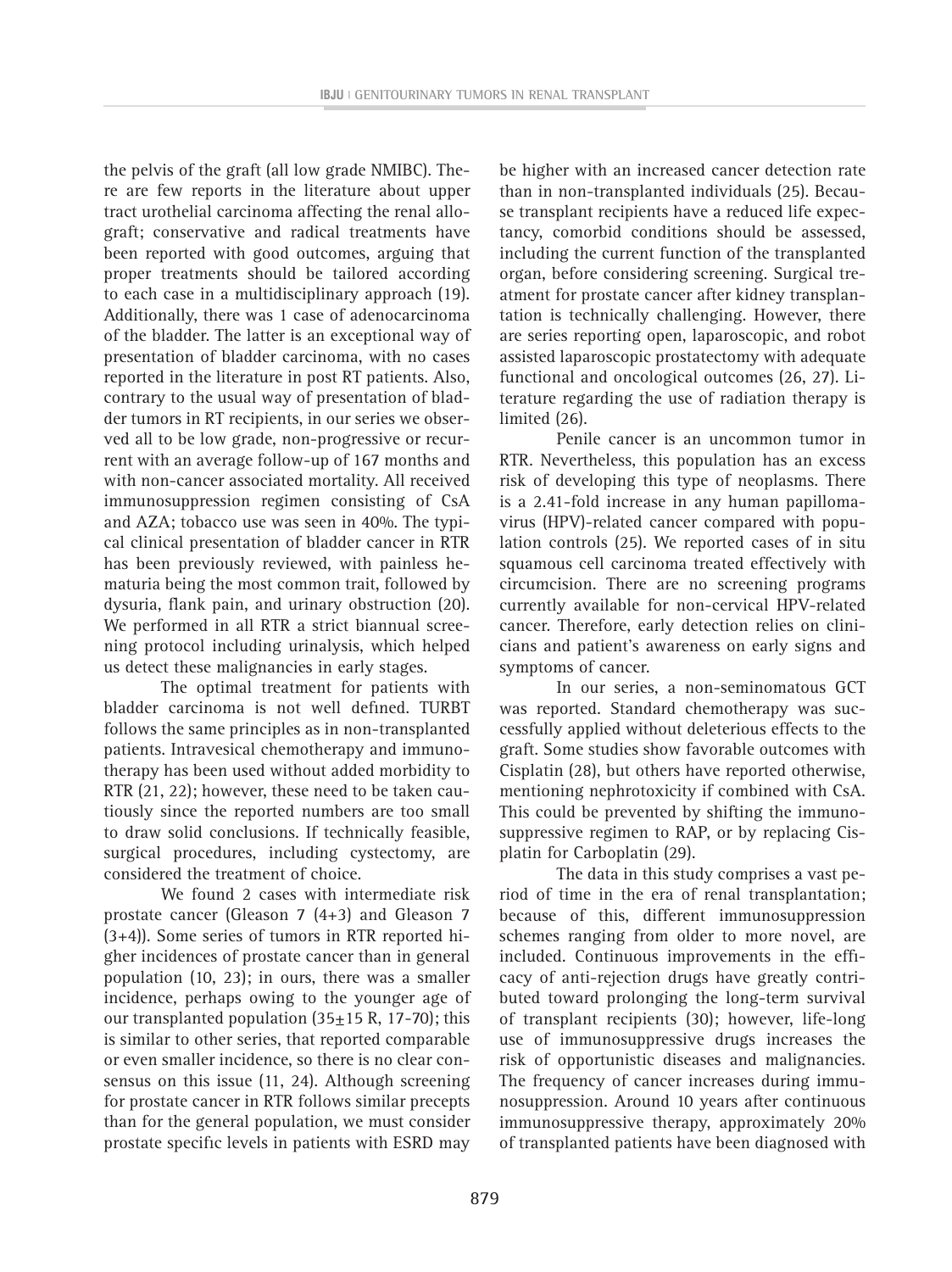cancer, a risk 2- to 5-fold higher than in the general population (30). The duration of immunosuppressive therapy, the intensity of such, and the type of immunosuppressive agent, all have an impact on the development of post-transplant malignancy, rendering the immunosuppressive regimen an important risk factor requiring consideration. The role of particular immunosuppressive agents on the outcome of post-transplant neoplasms is controversial (31). The use of immunosuppressive schemes that combine a variety of agents makes it difficult to isolate the effects of individual agents on post-transplant malignancies, thereby limiting the data available. In our Institute, we found a more prevalent incidence of tumors with CsA/ AZA (68.75%) than with MMF or Tac (50% and 37.5%, respectively). In 9 patients (56.25%). the Calcineurin Inhibitor was exchanged for RAP after cancer diagnosis. Modification of the immunosuppressive regimen for RTR who developed tumors, is a matter of debate. Many studies have shown the beneficial immunosuppressive effect of RAP, as it has demonstrated an antitumor property with adequate outcomes (32-33). Thus, it should be considered for RTR presenting with malignancies.

Post-transplant mortality associated with de novo cancers is elevated-ten-year survival rate of 57%, as opposed to 93% in those without it. According to the USRDS, 7.5% of post-renal transplantation deaths are attributed to malignancy (4). Interestingly, in our study, we found an overall survival of 89.5%. There were two non-related cancer deaths documented during follow-up with a recurrence-free survival of 100% in a mean follow-up period of 103 months.

#### **CONCLUSIONS**

The rising incidence of post-transplant malignancies poses a unique problem to this population. Because of the suitability for conventional and curative treatments, measures to reduce the risk of these malignancies and a strict follow- -up are mandatory for an early detection and treatment of these. Management should be multidisciplinary in order to preserve graft function and obtain favorable oncological outcomes.

# **CONFLICT OF INTEREST**

None declared.

#### **REFERENCES**

- 1. Maglakelidze N, Pantsulaia T, Tchokhonelidze I, Managadze L, Chkhotua A. Assessment of health-related quality of life in renal transplant recipients and dialysis patients. Transplant Proc. 2011;43:376-9.
- 2. Gondos A, Döhler B, Brenner H, Opelz G. Kidney graft survival in Europe and the United States: strikingly different long-term outcomes. Transplantation. 2013;95:267-74.
- 3. Buell JF, Gross TG, Woodle ES. Malignancy after transplantation. Transplantation. 2005;80(2 Suppl):S254-64.
- 4. Bethesda MD. U.S. Renal Data System, USRDS 2003 Annual Data Report: Atlas of End-Stage Renal Disease in the United States, National Institutes of Health, National Institute of Diabetes and Digestive and Kidney Diseases; 2003. available at. <https://www.usrds.org/atlas03.aspx>
- 5. Stewart JH, Vajdic CM, van Leeuwen MT, Amin J, Webster AC, Chapman JR, et al. The pattern of excess cancer in dialysis and transplantation. Nephrol Dial Transplant. 2009;24:3225-31.
- 6. Miao Y, Everly JJ, Gross TG, Tevar AD, First MR, Alloway RR, et al. De novo cancers arising in organ transplant recipients are associated with adverse outcomes compared with the general population. Transplantation. 2009;87:1347-59.
- 7. Kasiske BL, Snyder JJ, Gilbertson DT, Wang C. Cancer after kidney transplantation in the United States. Am J Transplant. 2004;4:905-13.
- 8. Chapman, Jr, Webster, AC. (2004). Cancer Report: ANZDATA Registry 2004 Report. Adelaide, Australia: Australia and New Zealand Dialysis and Transplant Registry. available at. <http:// www.anzdata.org.au/anzdata/AnzdataReport/37thReport/ c10\_cancer\_print\_20150929.pdf>
- 9. Melchior S, Franzaring L, Shardan A, Schwenke C, Plümpe A, Schnell R, et al. Urological de novo malignancy after kidney transplantation: a case for the urologist. J Urol. 2011;185:428-32.
- 10. Penn I. Primary kidney tumors before and after renal transplantation. Transplantation. 1995;59:480-5.
- 11. Hevia V, Gómez V, Díez Nicolás V, Alvarez S, Gómez Del Cañizo C, Galeano C, et al. Development of urologic de novo malignancies after renal transplantation. Transplant Proc. 2014;46:170-5.
- 12. Muruve NA, Shoskes DA. Genitourinary malignancies in solid organ transplant recipients. Transplantation. 2005;80:709-16.